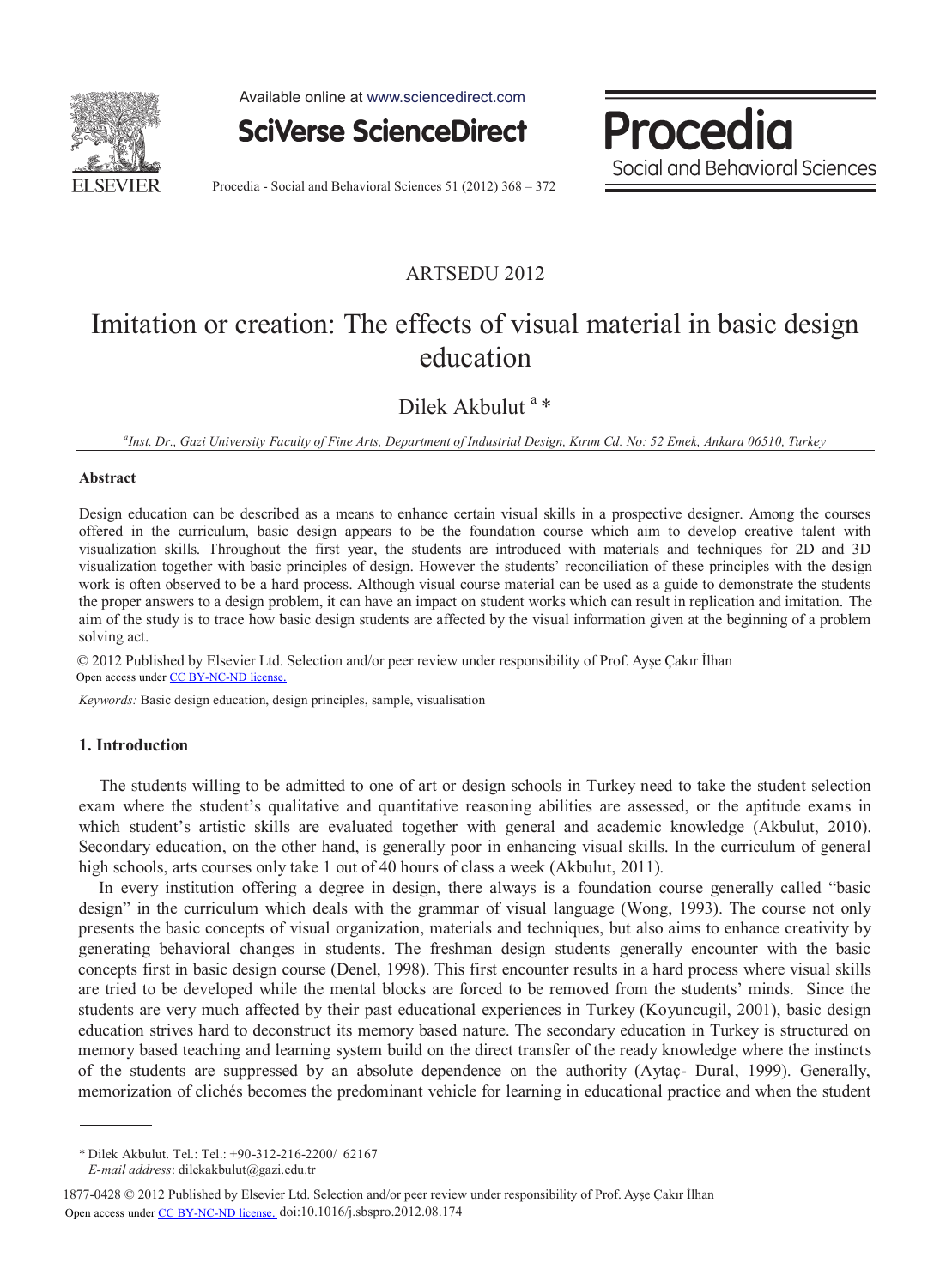confronts a question different from these clichés, he tends to be in a "complete state of loss" (Denel, 1981, xiv). While the secondary education is founded on the repetition of transmitted knowledge, and "the system denies the independent, original, sensitive, temperamental, ego-centric mind" (Denel, 1979, 4), basic design course requires creativity fostered with an independent and visually sensitive touch. Therefore, basic design students will have a tendency to form preferences that are gained from their instructor(s) or from other student(s) in an implicit or explicit unconscious manner instead of their own preferences (Aytaç-Dural, 1999, 24).

Murphy(1947) referred by Lawson (1997) suggests that mental processes are bipolar, being influenced by the external world and by inner personal needs. This bipolar nature creates a sort of tension in creative behavior since the external world forces one to follow the mainstream. On the contrary, creativity requires independence and the motivation to set his own standards (Lawson, 1997). Before one develops a creative behavior, it is essential that he can convince himself and fully attain freedom from pride, constructive discontent, wholeness, curiosity and the ability to escape from habit (Denel, 1981, x).

On the other hand, design practice needs a certain collection of ideas and images stored in the memory of the designer. Everything that is seen, experienced, absorbed and registered in the mind, serves as a sort of library, a reservoir of knowledge, or a consultant that provides references. However this reservoir of knowledge and experience should be supported with an ability to evaluate and to transform the ideas into appropriate and relevant context. So the design practice and the design education as well should perform a delicate balance between familiarizing with the ideas of others that form a springboard for the new ideas to be launched, and yet not mechanizing the design process to the point of preventing the emergence of original ideas (Lawson, 1997).

For the students which went through a memory based teaching system and learning experience poor in enhancing visual skills, the first encounter with the basic concepts of design is generally a hard process. The course not only presents the basic concepts, techniques, and materials in design, but also tries to develop certain behavioral aspects and attitudes to free the student from clichés.

The aim of the study is to trace how basic design students are affected by the visual information given at the beginning of a problem solving act. In the conducted study, the students are presented exercises where visual information is gradually reduced and the student works are assessed on the basis of dependence on these visual clues.

#### **2. The Study**

Within the case study, three design exercises were given to a group of basic design students and their responses to these problems were evaluated on the basis of resemblance and closeness to the visual references. The students consisted of 18 freshman industrial design students. The group comprised of 7 male 11 female students at an average age of 19.69. The students were given basic design problems in order to scrutinize their attachment to the already existent visual information. The visual clues were gradually reduced in each exercise in order to observe the students' response with respect to attachment to the visual information.

#### *2.1. Exercise 1*

The students were presented 56 A4 format samples on which 7 black squares were located. Mainly the exercise is on the principle of "emphasis" and the students are asked to create as many compositions as they can on which 7 black squares are located among which one of them is emphasized. At the beginning of the exercise, few of the samples are shown and the students are compelled to comprehend the principle of emphasis by commenting on the samples. Later, all of the samples are presented to the students and the ones having successful emphasis are marked with + and the others with -. The samples followed certain typologies as linear, circular, diagonal, checkered, two rows, V, T, H. At the end of the exercise, the student works are evaluated on the basis of achieving successful emphasis and creating compositions free from the typologies and the samples shown during studio hour (Figure 1).